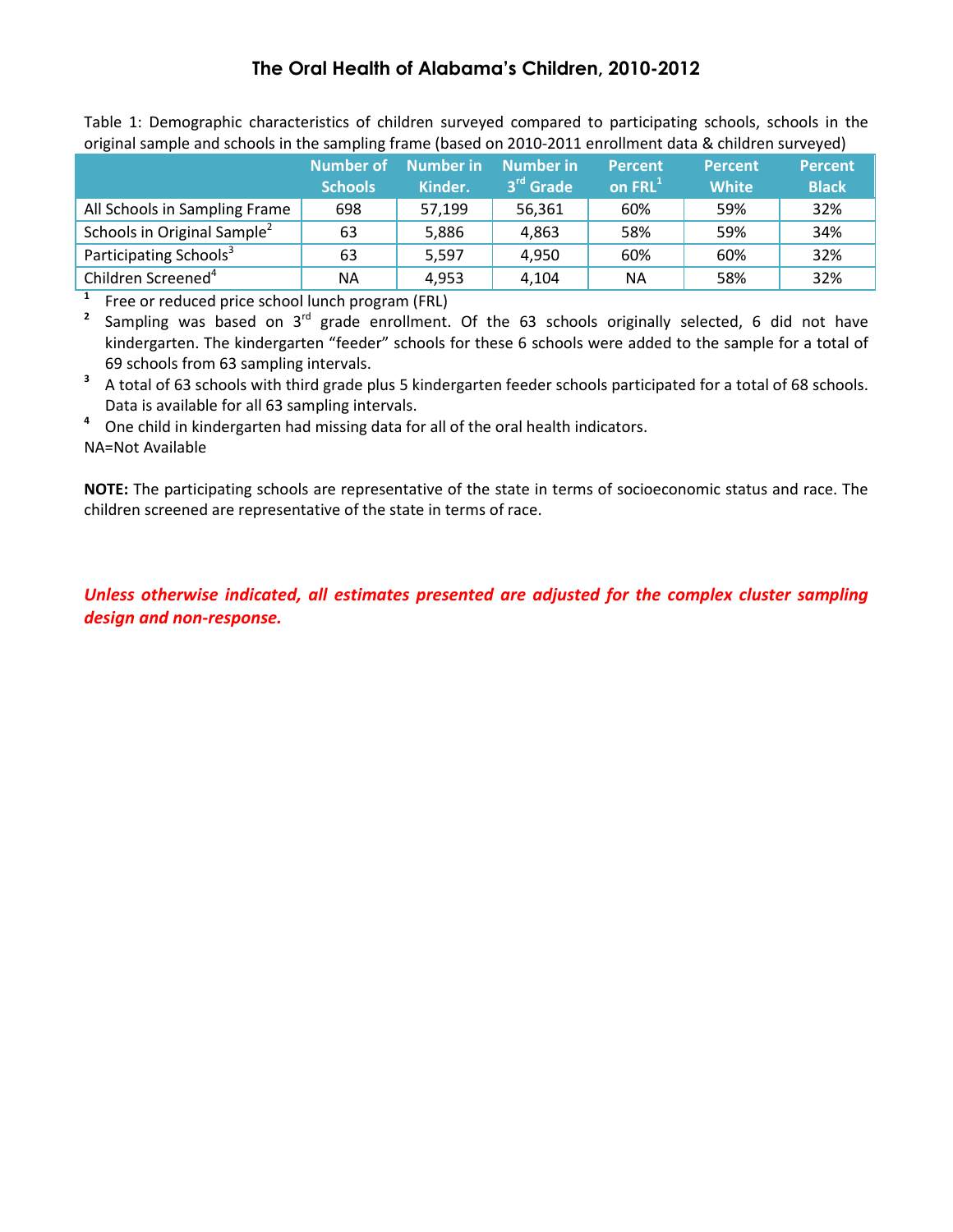| rabic 2. Racc/ cennicity, Schucr and age or participating critici cri by grade |                     |                    |              |
|--------------------------------------------------------------------------------|---------------------|--------------------|--------------|
| <b>Demographic Characteristic</b>                                              | <b>Kindergarten</b> | <b>Third Grade</b> | <b>Total</b> |
|                                                                                | $(n=4,953)$         | $(n=4, 104)$       | $(n=9,057)$  |
| Race/Ethnicity (% of children)                                                 |                     |                    |              |
| White                                                                          | 57.7%               | 56.3%              | 57.0%        |
| <b>Black/African American</b>                                                  | 31.1%               | 34.2%              | 32.5%        |
| Hispanic/Latino                                                                | 6.1%                | 5.2%               | 5.7%         |
| Asian                                                                          | 1.9%                | 1.1%               | 1.5%         |
| American Indian/Alaska Native                                                  | 0.0%                | 0.1%               | 0.1%         |
| Native Hawaiian/Pacific Islander                                               | 0.0%                | 0.1%               | 0.1%         |
| Multi-racial                                                                   | 1.8%                | 1.4%               | 1.6%         |
| Missing/Unknown                                                                | 1.4%                | 1.6%               | 1.5%         |
| Gender (% of children)                                                         |                     |                    |              |
| Male                                                                           | 51.4%               | 50.5%              | 51.0%        |
| Female                                                                         | 48.4%               | 49.2%              | 48.7%        |
| Missing/Unknown                                                                | 0.3%                | 0.3%               | 0.3%         |
| Age (% of children)                                                            |                     |                    |              |
| 3 years                                                                        | 0.0%                | 0.0%               | 0.0%         |
| 4 years                                                                        | 0.0%                | 0.0%               | 0.0%         |
| 5 years                                                                        | 51.8%               | 0.1%               | 28.4%        |
| 6 years                                                                        | 44.5%               | 0.1%               | 24.4%        |
| 7 years                                                                        | 1.3%                | 0.0%               | 0.7%         |
| 8 years                                                                        | 0.1%                | 46.8%              | 21.2%        |
| 9 years                                                                        | 0.3%                | 46.7%              | 21.3%        |
| 10 years                                                                       | 0.0%                | 4.5%               | 2.1%         |
| Missing/Unknown                                                                | 2.0%                | 1.7%               | 1.9%         |

#### Table 2: Race/ethnicity, gender and age of participating children by grade

#### Table 3: Number of children participating in each of Alabama's dental districts by grade

| <b>Dental District</b> | <b>Kindergarten</b><br>$(n=4,953)$ | <b>Third Grade</b><br>$(n=4, 104)$ | <b>Total</b><br>$(n=9,057)$ |
|------------------------|------------------------------------|------------------------------------|-----------------------------|
| 1                      | 572                                | 514                                | 1,086                       |
| 2                      | 493                                | 451                                | 944                         |
| 3                      | 422                                | 346                                | 768                         |
| 4                      | 39                                 | 48                                 | 87                          |
| 5                      | 755                                | 654                                | 1,409                       |
| 6                      | 391                                | 400                                | 791                         |
| ⇁                      | 800                                | 719                                | 1,519                       |
| 8                      | 896                                | 701                                | 1,597                       |
| 9                      | 585                                | 271                                | 856                         |
| <b>TOTAL</b>           | 4,953                              | 4,104                              | 9,057                       |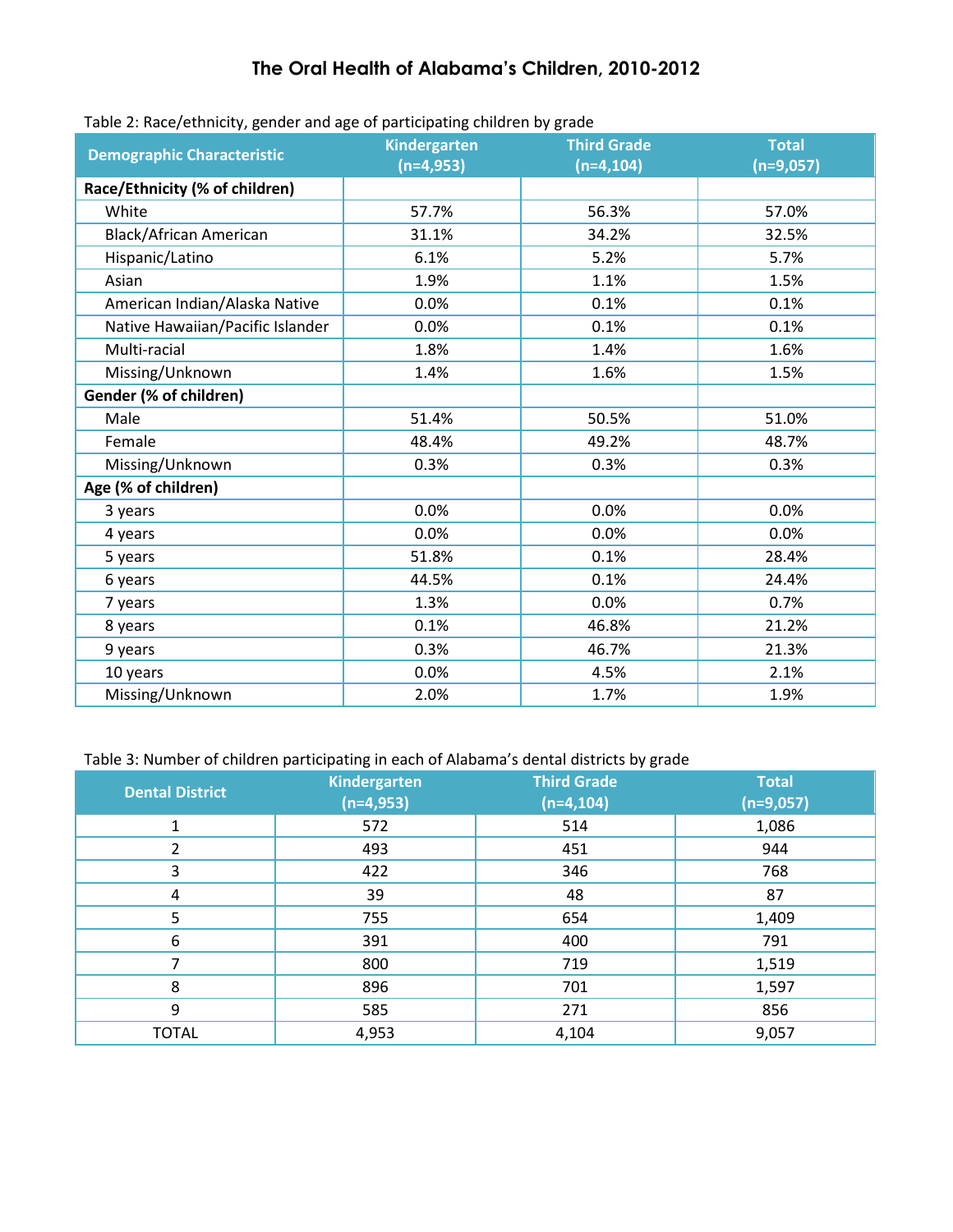| Table 4. Oral Health Status of Alabania's Kindergalten and third grade Children (9576 Connuence interval) |                                    |      |                                    |      |                             |      |
|-----------------------------------------------------------------------------------------------------------|------------------------------------|------|------------------------------------|------|-----------------------------|------|
| <b>Oral Health Variable</b>                                                                               | <b>Kindergarten</b><br>$(n=4,953)$ |      | <b>Third Grade</b><br>$(n=4, 104)$ |      | <b>Total</b><br>$(n=9,057)$ |      |
| % with decay experience <sup>1</sup>                                                                      | 43.1                               |      | 57.6                               |      | 49.7                        |      |
| 95% confidence limits                                                                                     | 38.7                               | 47.5 | 54.2                               | 61.0 | 45.9                        | 53.6 |
| % with untreated decay <sup>2</sup>                                                                       | 19.7                               |      | 21.3                               |      | 20.4                        |      |
| 95% confidence limits                                                                                     | 16.8                               | 22.5 | 18.8                               | 23.8 | 18.0                        | 22.8 |
| % needing any dental treatment <sup>3</sup>                                                               | 19.4                               |      | 21.6                               |      | 20.4                        |      |
| 95% confidence limits                                                                                     | 16.3                               | 22.5 | 18.8                               | 24.4 | 17.7                        | 23.1 |
| % needing <i>urgent</i> dental treatment <sup>4</sup>                                                     | 5.1                                |      | 5.6                                |      | 5.3                         |      |
| 95% confidence limits                                                                                     | 3.7                                | 6.6  | 4.1                                | 7.1  | 4.0                         | 6.7  |
| % with dental sealants <sup>5</sup>                                                                       | NA.                                |      | 29.0                               |      | <b>NA</b>                   |      |
| 95% confidence limits                                                                                     |                                    |      | 25.7                               | 32.4 |                             |      |

### Table 4: Oral health status of Alabama's kindergarten and third grade children (95% confidence interval)

1 Refers to having untreated decay or a dental filling, crown, or other type of restorative dental material. Also includes teeth that were extracted because of tooth decay.

2  $\frac{2}{3}$  Describes dental cavities or tooth decay that have not received appropriate treatment.<br>3 Needs dental treatment means that a child needs early or urgent dental care

Needs dental treatment means that a child needs early or urgent dental care.

4 Needs urgent dental treatment means that a child needs urgent dental care because of pain or infection.

5 Describes plastic-like coatings applied to the chewing surfaces of permanent back teeth. The applied sealant resin bonds into the grooves of teeth to form a protective physical barrier.

NA Not applicable. Because of permanent tooth eruption patterns, the sealant indicator is only appropriate for 3<sup>rd</sup> grade children.

**Note:** Information on decay experience was missing for 2 children. Information on untreated decay was missing for 2 children. Information on dental treatment needs was missing for 4 children and information on dental sealants was missing for 2 children in  $3^{rd}$  grade.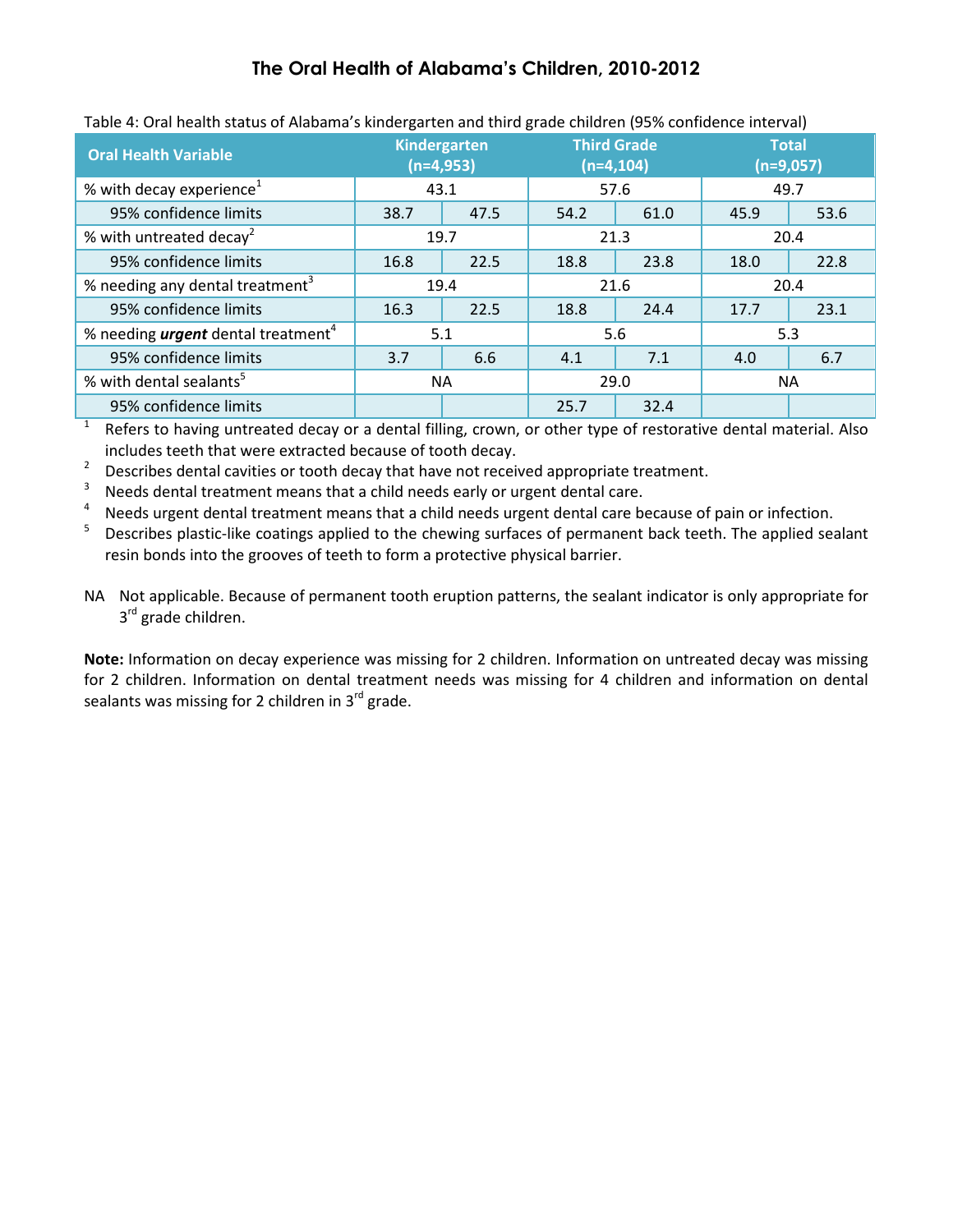| <b>Oral Health Variable</b>              | <b>White</b><br>$(n=2,857)$ |      | <b>Black/African</b><br><b>American</b><br>$(n=1,541)$ |      | <b>Other/Unknown</b><br>$(n=555)$ |      |  |
|------------------------------------------|-----------------------------|------|--------------------------------------------------------|------|-----------------------------------|------|--|
| % with decay experience                  | 38.7                        |      |                                                        | 48.1 |                                   | 52.2 |  |
| 95% confidence limits                    | 33.8                        | 43.7 | 43.4                                                   | 52.7 | 43.8                              | 60.6 |  |
| % with untreated decay                   | 18.5                        |      | 21.2                                                   |      | 21.3                              |      |  |
| 95% confidence limits                    | 15.0                        | 22.1 | 18.1                                                   | 24.3 | 17.3                              | 25.4 |  |
| % needing dental treatment               | 17.9                        |      |                                                        | 21.1 |                                   | 22.2 |  |
| 95% confidence limits                    | 14.2                        | 21.7 | 17.9                                                   | 24.4 | 17.2                              | 27.2 |  |
| % needing <i>urgent</i> dental treatment | 5.2                         |      | 4.7                                                    |      | 6.0                               |      |  |
| 95% confidence limits                    | 3.6                         | 6.7  | 3.0                                                    | 6.5  | 2.1                               | 9.9  |  |

#### Table 5A: Oral health status of Alabama's **kindergarten** children stratified by race and ethnicity

### Table 5B: Oral health status of Alabama's **third grade** children stratified by race and ethnicity

| <b>Oral Health Variable</b>              | <b>White</b><br>$(n=2,310)$ |      | <b>Black/</b><br><b>African American</b><br>$(n=1,402)$ |      | <b>Other/Unknown</b><br>$(n=392)$ |      |
|------------------------------------------|-----------------------------|------|---------------------------------------------------------|------|-----------------------------------|------|
| % with decay experience                  | 55.1                        |      |                                                         | 59.8 | 65.5                              |      |
| 95% confidence limits                    | 49.9                        | 60.2 | 56.2                                                    | 63.4 | 59.5                              | 71.5 |
| % with untreated decay                   | 20.2                        |      | 22.6                                                    |      | 22.8                              |      |
| 95% confidence limits                    | 17.4                        | 23.0 | 19.1                                                    | 26.1 | 17.7                              | 27.9 |
| % needing dental treatment               |                             | 20.0 | 23.6                                                    |      | 24.3                              |      |
| 95% confidence limits                    | 16.8                        | 23.1 | 20.2                                                    | 27.1 | 17.6                              | 31.1 |
| % needing <i>urgent</i> dental treatment | 4.5                         |      | 6.8                                                     |      | 7.8                               |      |
| 95% confidence limits                    | 3.0                         | 6.1  | 4.7                                                     | 8.9  | 2.6                               | 12.9 |
| % with dental sealants                   | 31.0                        |      | 25.5                                                    |      | 29.0                              |      |
| 95% confidence limits                    | 26.5                        | 35.5 | 21.5                                                    | 29.6 | 22.8                              | 35.3 |

### Table 5C: Oral health status of Alabama's **kindergarten & third grade** children stratified by race and ethnicity

| <b>Oral Health Variable</b>              | <b>White</b><br>$(n=5, 167)$ |      |      | <b>Black/African</b><br><b>American</b><br>$(n=2,943)$ | Other/Unknown<br>$(n=947)$ |      |  |
|------------------------------------------|------------------------------|------|------|--------------------------------------------------------|----------------------------|------|--|
| % with decay experience                  | 46.1                         |      | 53.7 |                                                        |                            | 57.6 |  |
| 95% confidence limits                    | 41.3                         | 51.0 | 50.4 | 56.9                                                   | 50.9                       | 64.3 |  |
| % with untreated decay                   | 19.3                         |      | 21.9 |                                                        | 21.9                       |      |  |
| 95% confidence limits                    | 16.4                         | 22.2 | 19.3 | 24.5                                                   | 18.2                       | 25.6 |  |
| % needing dental treatment               | 18.9                         |      | 22.3 |                                                        | 23.1                       |      |  |
| 95% confidence limits                    | 15.8                         | 21.9 | 19.5 | 25.1                                                   | 18.0                       | 28.1 |  |
| % needing <i>urgent</i> dental treatment | 4.9                          |      | 5.7  |                                                        | 6.7                        |      |  |
| 95% confidence limits                    | 3.5                          | 6.2  | 4.0  | 7.5                                                    | 2.5                        | 10.9 |  |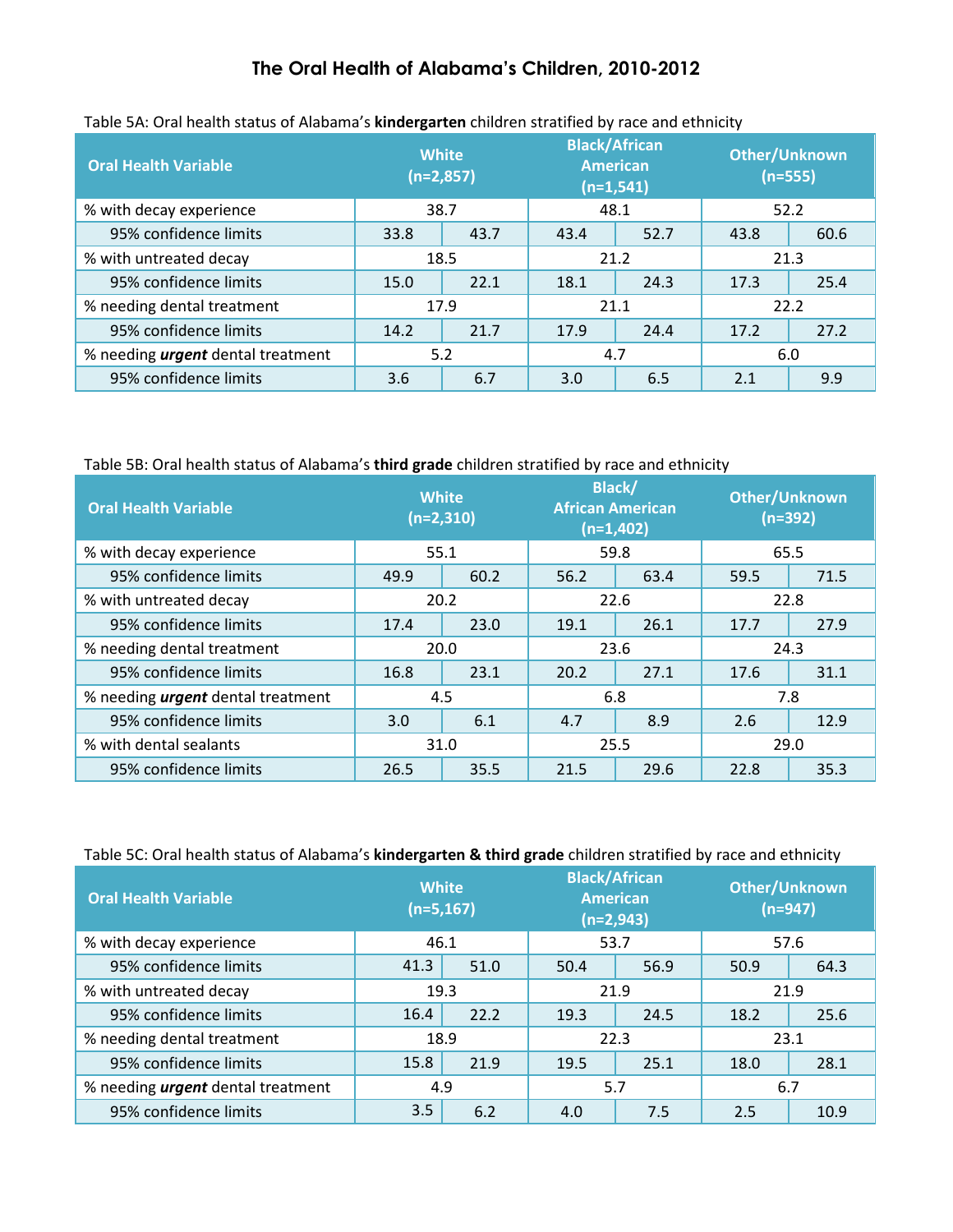| <b>Oral Health Variable</b>       |      | "Higher Income"<br>< 25% FRL<br>$(n=199)$ |      | <b>25-49% FRL</b><br>$(n=1,651)$ |      | 50-74% FRL<br>$(n=1,997)$ | "Lower Income"<br>> 75% FRL<br>$(n=1,106)$ |      |
|-----------------------------------|------|-------------------------------------------|------|----------------------------------|------|---------------------------|--------------------------------------------|------|
| % with decay experience           |      | 24.2                                      | 34.1 |                                  | 47.5 |                           | 50.7                                       |      |
| 95% confidence limits             | 21.5 | 26.9                                      | 26.1 | 42.0                             | 43.8 | 51.2                      | 43.9                                       | 57.5 |
| % with untreated decay            | 10.3 |                                           | 13.9 |                                  | 22.8 |                           | 23.5                                       |      |
| 95% confidence limits             | 8.3  | 12.3                                      | 8.8  | 19.1                             | 19.7 | 25.9                      | 20.8                                       | 26.1 |
| % needing dental treatment        |      | 10.6                                      |      | 13.0                             | 22.3 |                           | 24.2                                       |      |
| 95% confidence limits             | 9.0  | 12.1                                      | 7.8  | 18.2                             | 18.6 | 25.9                      | 21.1                                       | 27.3 |
| % needing <i>urgent</i> treatment |      | 0.6                                       | 2.7  |                                  | 6.1  |                           | 7.3                                        |      |
| 95% confidence limits             | 0.0  | 1.7                                       | 1.3  | 4.1                              | 4.1  | 8.1                       | 4.2                                        | 10.4 |

### Table 6A: Oral health status of Alabama's **kindergarten** children stratified by school's FRL level

#### Table 6B: Oral health status of Alabama's **third grade** children stratified by school's FRL level

| <b>Oral Health Variable</b>       | "Higher Income"<br>$<$ 25% FRL | $(n=189)$ | <b>25-49% FRL</b><br>$(n=1,238)$ |      | 50-74% FRL<br>$(n=1,728)$ |      | "Lower Income"<br>> 75% FRL<br>$(n=949)$ |      |
|-----------------------------------|--------------------------------|-----------|----------------------------------|------|---------------------------|------|------------------------------------------|------|
| % with decay experience           | 33.9                           |           | 49.6                             |      | 63.4                      |      | 62.7                                     |      |
| 95% confidence limits             | 18.7                           | 49.2      | 45.8                             | 53.4 | 60.2                      | 66.7 | 57.2                                     | 68.1 |
| % with untreated decay            | 9.1                            |           | 16.9                             |      | 24.0                      |      | 24.5                                     |      |
| 95% confidence limits             | 1.5                            | 16.8      | 13.8                             | 19.9 | 20.6                      | 27.4 | 19.9                                     | 29.1 |
| % needing dental treatment        |                                | 8.3       | 17.1                             |      | 23.2                      |      | 26.8                                     |      |
| 95% confidence limits             | 0.0                            | 16.9      | 13.9                             | 20.2 | 19.2                      | 27.1 | 21.4                                     | 32.1 |
| % needing <i>urgent</i> treatment |                                | 1.9       | 2.8                              |      | 5.3                       |      | 9.5                                      |      |
| 95% confidence limits             | 0.0                            | 5.2       | 1.7                              | 3.9  | 2.9                       | 7.7  | 6.0                                      | 13.1 |
| % with dental sealants            |                                | 34.6      | 29.6                             |      | 30.9                      |      | 24.6                                     |      |
| 95% confidence limits             | 33.9                           | 35.3      | 22.9                             | 36.3 | 24.5                      | 37.4 | 19.0                                     | 30.3 |

#### Table 6C: Oral health status of Alabama's **kindergarten and third grade** children stratified by school's FRL level

| <b>Oral Health Variable</b>       |      | "Higher Income"<br>< 25% FRL<br>$(n=388)$ | 25-49% FRL | (n=2,889) |      | 50-74% FRL<br>$(n=3,725)$ |      | "Lower Income"<br>> 75% FRL<br>$(n=2,055)$ |
|-----------------------------------|------|-------------------------------------------|------------|-----------|------|---------------------------|------|--------------------------------------------|
| % with decay experience           |      | 28.9                                      | 40.9       |           |      | 54.9                      |      | 56.2                                       |
| 95% confidence limits             | 19.7 | 38.1                                      | 34.3       | 47.5      | 51.8 | 58.0                      | 50.4 | 61.9                                       |
| % with untreated decay            |      | 9.7                                       | 15.2       |           | 23.4 |                           | 23.9 |                                            |
| 95% confidence limits             | 6.4  | 13.1                                      | 11.1       | 19.4      | 20.6 | 26.1                      | 21.1 | 26.8                                       |
| % needing dental treatment        | 9.5  |                                           | 14.8       |           |      | 22.7                      | 25.4 |                                            |
| 95% confidence limits             | 5.9  | 13.1                                      | 10.5       | 19.0      | 19.4 | 26.0                      | 21.9 | 28.9                                       |
| % needing <i>urgent</i> treatment |      | 1.2                                       | 2.7        |           |      | 5.8                       |      | 8.3                                        |
| 95% confidence limits             | 0.0  | 3.5                                       | 1.6        | 3.9       | 4.0  | 7.5                       | 5.2  | 11.5                                       |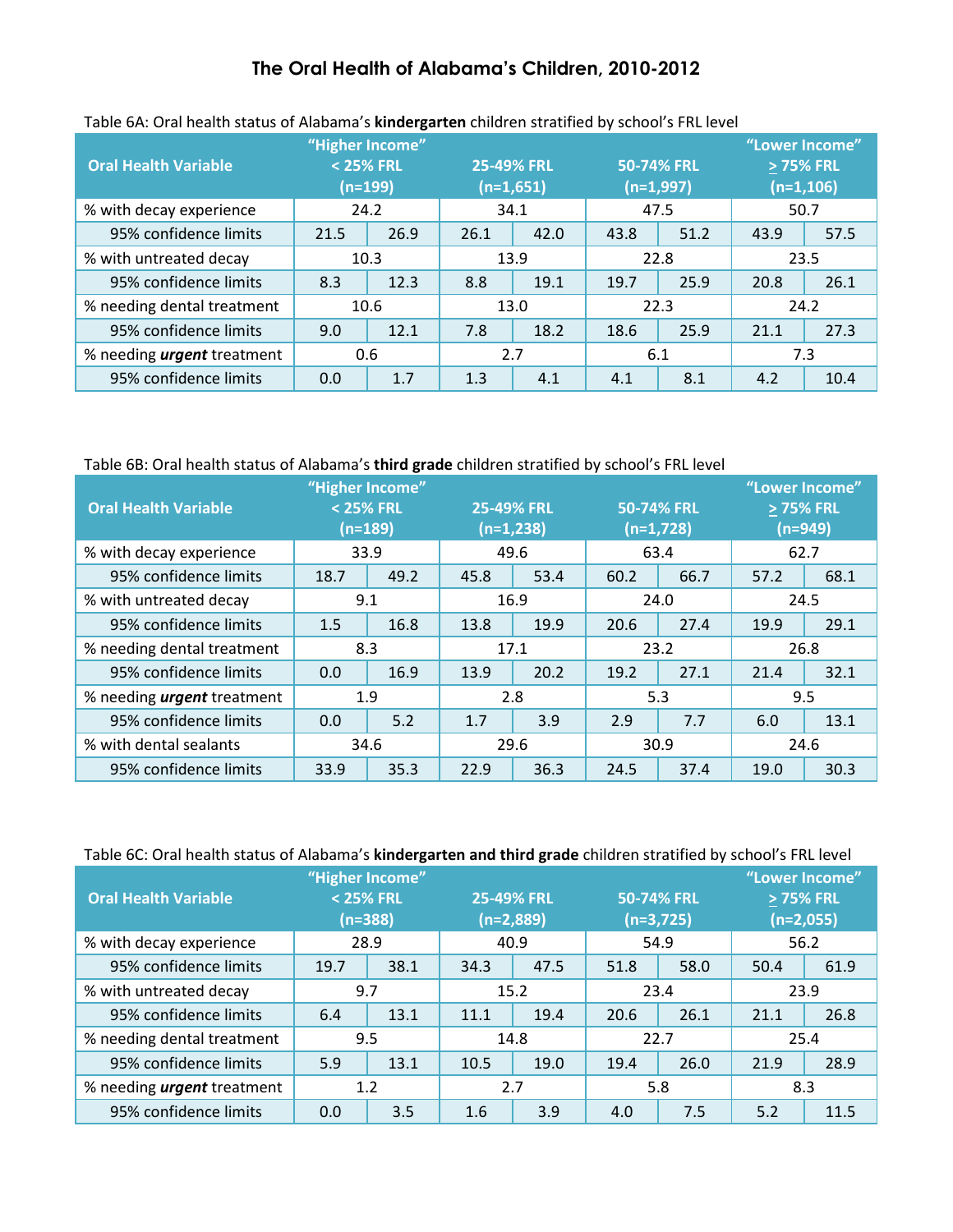| <b>Dental</b><br><b>District</b> | # screened | % with decay<br>experience | % with untreated<br>decay | % needing<br>treatment | % needing urgent<br>treatment |
|----------------------------------|------------|----------------------------|---------------------------|------------------------|-------------------------------|
|                                  | 1,086      | 47.8                       | 23.4                      | 23.9                   | 7.5                           |
| 2                                | 944        | 55.9                       | 20.8                      | 21.4                   | 5.7                           |
| 3                                | 768        | 59.8                       | 24.2                      | 23.8                   | 6.1                           |
| 4                                | 87         | 43.3                       | 20.0                      | 17.7                   | 0.0                           |
| 5                                | 1,409      | 55.3                       | 21.6                      | 22.6                   | 6.9                           |
| 6                                | 791        | 51.2                       | 25.7                      | 25.9                   | 7.9                           |
|                                  | 1,519      | 46.7                       | 14.6                      | 14.0                   | 1.4                           |
| 8                                | 1,597      | 47.6                       | 19.7                      | 19.3                   | 4.0                           |
| 9                                | 856        | 38.8                       | 17.2                      | 17.0                   | 7.5                           |

### Table 7A: Oral health status of Alabama's **kindergarten and third grade** children stratified by dental district

Table 7B: Prevalence of dental sealants among Alabama's **third grade** children stratified by dental district

| <b>Dental District</b> | # 3 <sup>rd</sup> graders screened | % with dental sealants |
|------------------------|------------------------------------|------------------------|
|                        | 514                                | 26.9                   |
|                        | 451                                | 33.7                   |
| 3                      | 346                                | 35.7                   |
| 4                      | 48                                 | 25.9                   |
| 5                      | 654                                | 24.6                   |
| 6                      | 400                                | 17.7                   |
|                        | 719                                | 35.9                   |
| 8                      | 701                                | 30.2                   |
| 9                      | 271                                | 25.5                   |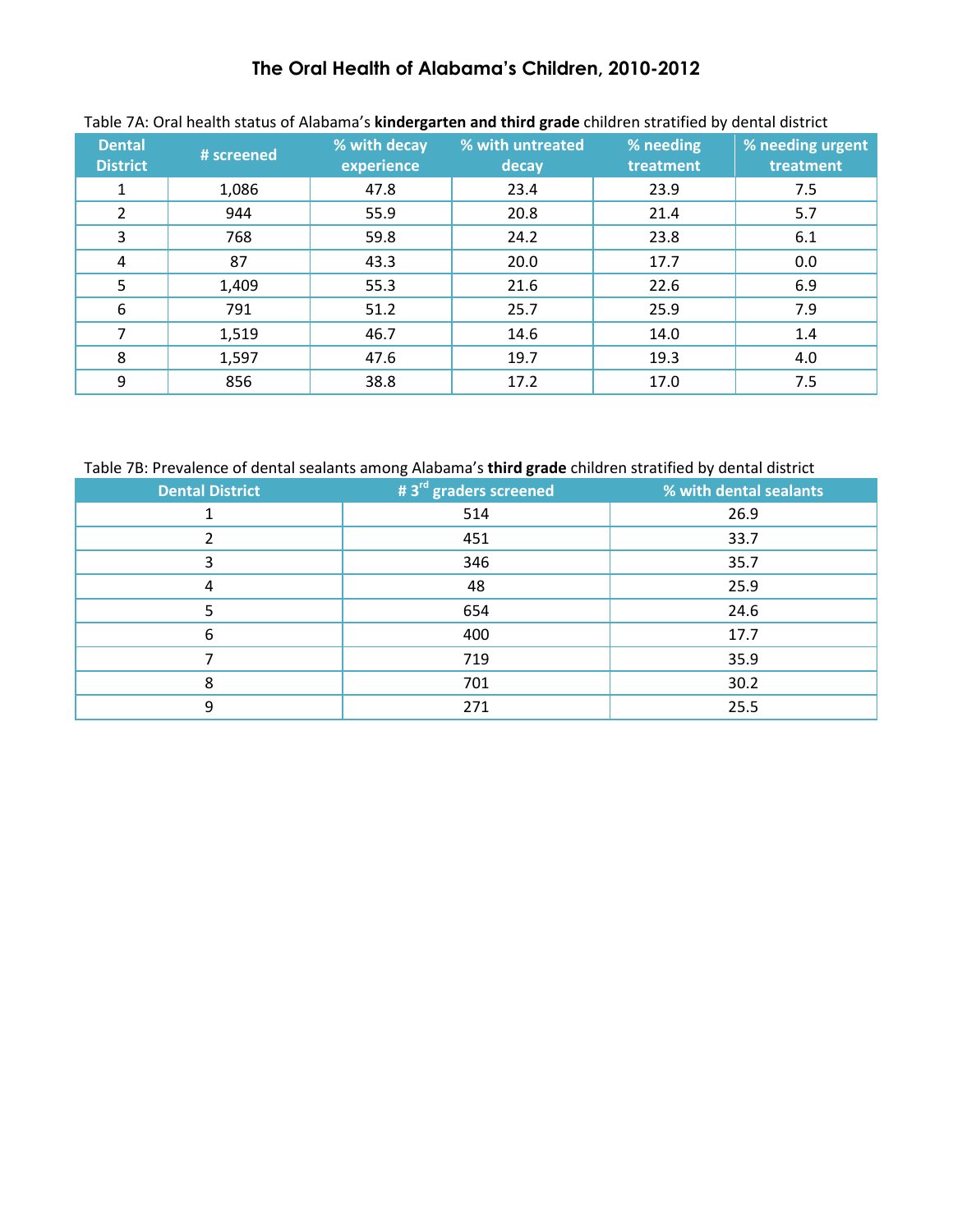|                                          |                 |                | # Kinder        | # Third         | % with Decay      | % with                           | % with                      |
|------------------------------------------|-----------------|----------------|-----------------|-----------------|-------------------|----------------------------------|-----------------------------|
| <b>School Name</b>                       | <b>County</b>   | <b>City</b>    | <b>Screened</b> | <b>Screened</b> | <b>Experience</b> | <b>Untreated</b><br><b>Decay</b> | <b>Sealants</b><br>3rd Only |
| J Larry Newton                           | Baldwin         | Fairhope       | 52              | 74              | 53.2%             | 27.0%                            | 44.6%                       |
| Robertsdale Elementary                   | <b>Baldwin</b>  | Robertsdale    | 133             | 77              | 45.9%             | 18.7%                            | 41.6%                       |
| <b>Ohatchee Elementary</b>               | Calhoun         | Ohatchee       | 65              | 62              | 64.6%             | 27.6%                            | 43.5%                       |
| <b>Coldwater Elementary</b>              | Calhoun         | Oxford         | 71              | 62              | 69.2%             | 42.1%                            | 27.4%                       |
| <b>Oxford Elementary</b>                 | Calhoun         | Oxford         | 0               | 123             | 71.5%             | 39.8%                            | 13.1%                       |
| W. O. Lance Elementary                   | <b>Chambers</b> | Lanett         | 70              | 53              | 60.2%             | 23.6%                            | 3.8%                        |
|                                          | Chilton         | Maplesville    | 23              | 22              | 57.8%             | 20.0%                            | 54.5%                       |
| Maplesville High<br>Lyeffion Junior High | Conecuh         |                | 21              | 20              | 51.2%             | 22.0%                            | 20.0%                       |
|                                          |                 | Evergreen      | 61              | 54              |                   |                                  |                             |
| Luverne High                             | Crenshaw        | Luverne        | 213             | $\mathbf 0$     | 55.7%             | 17.4%                            | 18.5%                       |
| Cullman City Primary                     | Cullman         | Cullman        |                 |                 | 39.9%             | 5.6%                             | <b>NA</b>                   |
| <b>East Elementary</b>                   | Cullman         | Cullman        | 0               | 96              | 51.0%             | 8.3%                             | 58.3%                       |
| Good Hope Elementary                     | Cullman         | Cullman        | 0               | 80              | 71.3%             | 32.5%                            | 46.3%                       |
| Good Hope Primary                        | Cullman         | Cullman        | 89              | $\mathbf 0$     | 43.8%             | 30.3%                            | NA                          |
| Harmony                                  | Cullman         | Logan          | 24              | 25              | 75.5%             | 40.8%                            | 32.0%                       |
| <b>Clark Elementary</b>                  | <b>Dallas</b>   | Selma          | 63              | 53              | 66.4%             | 20.7%                            | 35.8%                       |
| Ruhuma Junior High                       | Dekalb          | Ft Payne       | 22              | 20              | 52.4%             | 7.1%                             | 40.0%                       |
| Pollard-Mccall Junior High               | Escambia        | Brewton        | 18              | 28              | 32.6%             | 17.4%                            | 32.1%                       |
| West End Elementary                      | Etowah          | Altoona        | 59              | 47              | 71.7%             | 22.6%                            | 34.0%                       |
| <b>Whitesboro Elementary</b>             | Etowah          | Boaz           | 41              | 36              | 39.0%             | 14.3%                            | 5.6%                        |
| W. E. Striplin Elementary                | Etowah          | Gadsden        | 56              | 46              | 54.9%             | 17.6%                            | 10.9%                       |
| John S Jones Elementary                  | Etowah          | Rainbow City   | 117             | 101             | 44.5%             | 16.1%                            | 8.9%                        |
| Tharptown Elementary                     | Franklin        | Russellville   | 57              | 43              | 69.0%             | 31.0%                            | 34.9%                       |
| Mulkey Elementary                        | Geneva          | Geneva         | 115             | 76              | 62.6%             | 24.2%                            | 52.6%                       |
| <b>Eutaw Primary</b>                     | Greene          | Eutaw          | 48              | 54              | 40.2%             | 22.5%                            | 3.7%                        |
| Greensboro Elementary                    | Hale            | Greensboro     | 78              | 64              | 62.0%             | 41.5%                            | 14.1%                       |
| <b>Headland Elementary</b>               | Henry           | Headland       | 99              | 104             | 59.6%             | 25.6%                            | 49.0%                       |
| <b>Girard Elementary</b>                 | Houston         | Dothan         | 63              | 46              | 61.5%             | 25.7%                            | 28.3%                       |
| Adamsville Elementary                    | Jefferson       | Adamsville     | 59              | 54              | 51.3%             | 22.1%                            | 38.9%                       |
| Robinson Elementary                      | Jefferson       | Birmingham     | 63              | 66              | 62.0%             | 10.1%                            | 39.4%                       |
| Wenonah K-8                              | Jefferson       | Birmingham     | 57              | 47              | 65.4%             | 18.3%                            | 46.8%                       |
| Leeds Elementary                         | Jefferson       | Leeds          | 141             | 103             | 47.5%             | 17.2%                            | 23.3%                       |
| Pleasant Grove Elementary                | Jefferson       | Pleasant Grove | 101             | 116             | 44.2%             | 11.1%                            | 34.5%                       |
| Vestavia Hills Elementary                | Jefferson       | Vestavia Hills | 68              | 55              | 21.1%             | 8.1%                             | 34.5%                       |
| Corner                                   | Jefferson       | Warrior        | 55              | 49              | 54.8%             | 16.3%                            | 40.8%                       |
| <b>Warrior Elementary</b>                | Jefferson       | Warrior        | 41              | 33              | 54.1%             | 12.2%                            | 33.3%                       |
| South Lamar                              | Lamar           | Millport       | 34              | 37              | 53.5%             | 18.3%                            | 32.4%                       |
| Vernon Elementary                        | Lamar           | Vernon         | 84              | 70              | 59.1%             | 28.6%                            | 7.1%                        |
| Auburn Early Education Cntr              | Lee             | Auburn         | 386             | 0               | 17.6%             | 4.7%                             | <b>NA</b>                   |
| <b>Wrights Mill Road Elementary</b>      | Lee             | Auburn         | 1               | 84              | 33.3%             | 4.8%                             | 21.7%                       |
| Cedar Hill Elementary                    | Limestone       | Ardmore        | 81              | 59              | 49.3%             | 19.3%                            | 15.3%                       |
| George Washington Carver                 | Macon           | Tuskegee       | 118             | 99              | 53.9%             | 24.9%                            | 32.3%                       |
| <b>Weatherly Heights Elementary</b>      | Madison         | Huntsville     | 77              | 62              | 41.0%             | 30.2%                            | 25.8%                       |
| West Mastin Lake Elementary              | Madison         | Huntsville     | 42              | 32              | 47.3%             | 14.9%                            | 18.8%                       |
| <b>Williams Elementary</b>               | Madison         | Huntsville     | 67              | 68              | 34.8%             | 11.9%                            | 30.9%                       |
| <b>West Madison Elementary</b>           | Madison         | Madison        | 40              | 48              | 38.6%             | 14.8%                            | 35.4%                       |
| <b>Boaz Elementary</b>                   | Marshall        | Boaz           | 169             | 0               | 45.0%             | 20.7%                            | NA                          |
| Corley Elementary                        | Marshall        | Boaz           | 0               | 157             | 73.2%             | 22.9%                            | 43.3%                       |
| Anna F Booth Elementary                  | Mobile          | Irvington      | 51              | 25              | 25.0%             | 25.0%                            | 0.0%                        |
| <b>Elsie Collier Elementary</b>          | Mobile          | Mobile         | 106             | 132             | 42.9%             | 16.4%                            | 22.7%                       |
| Spencer Elementary                       | Mobile          | Mobile         | 49              | 42              | 47.3%             | 26.4%                            | 35.7%                       |
| <b>Grant Elementary</b>                  | Mobile          | Prichard       | 61              | 55              | 58.6%             | 20.7%                            | 18.2%                       |

### Table 8: Oral health status of Alabama's **kindergarten and third grade** children stratified by school (unadjusted)